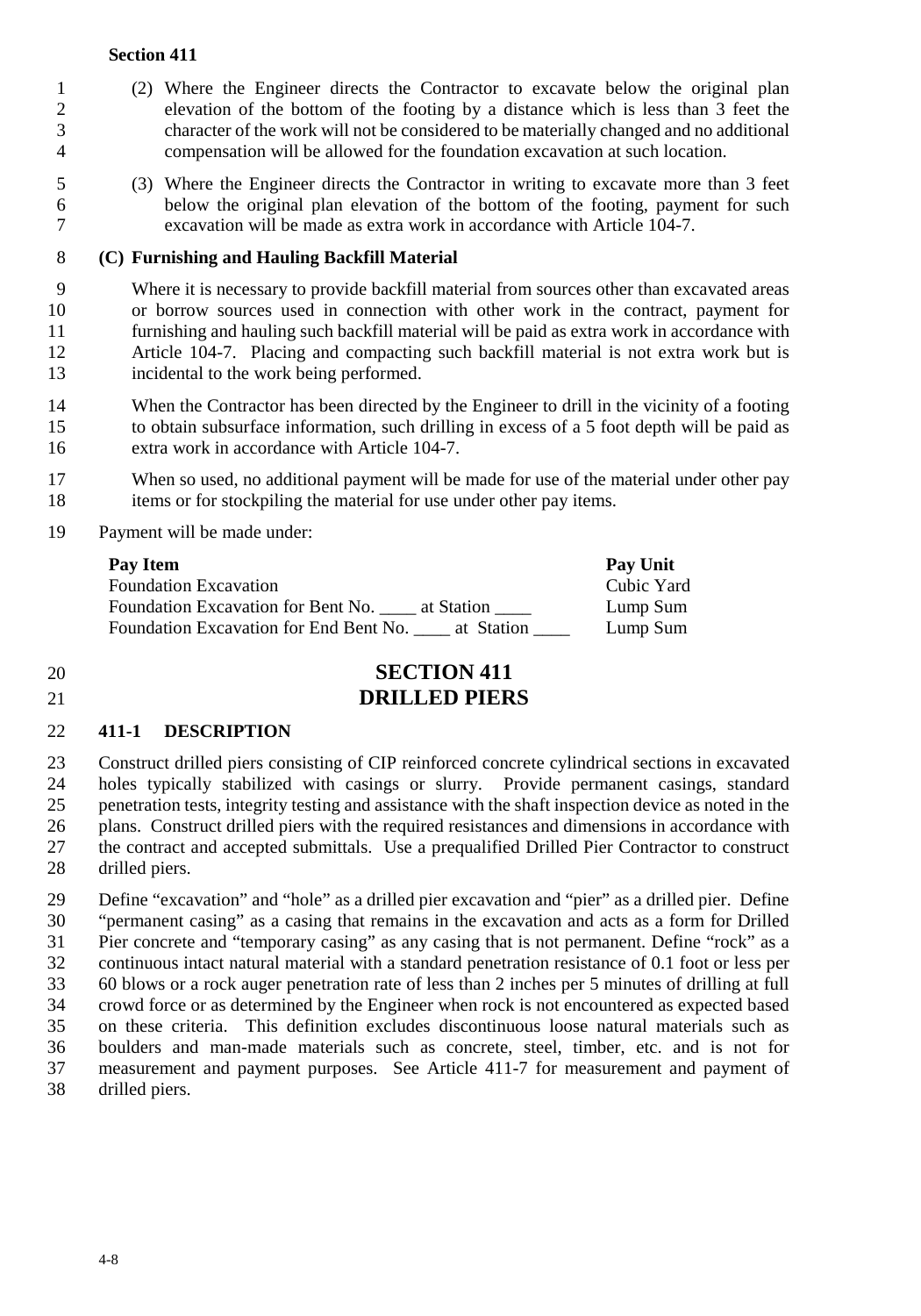#### **411-2 MATERIALS**

Refer to Division 10.

| Item                                         | <b>Section</b> |
|----------------------------------------------|----------------|
| Grout, Type 2                                | 1003           |
| Portland Cement Concrete, Class Drilled Pier | 1000           |
| Reinforcing Steel                            | 1070           |

 Provide Type 3 material certifications in accordance with Article 106-3 for permanent casings 4 and roller, chair, steel pipe and cap materials. Store steel materials on blocking at least 4 and 5 and 12 inches above the ground and protect it at all times from damage; and when placing in the 12 inches above the ground and protect it at all times from damage; and when placing in the work make sure it is free from dirt, dust, loose mill scale, loose rust, paint, oil or other foreign materials. Load, transport, unload and store drilled pier materials so materials are kept clean and free of damage.

#### **(A) Steel Casing**

 Define "casing" as a temporary or permanent casing. If permanent casing is required for an excavation, the largest diameter casing in the hole is the permanent casing. This does not apply to working casings around permanent casings as approved by the Engineer. Use smooth non-corrugated clean watertight steel casings of ample strength to withstand handling and installation stresses and pressures imposed by concrete, earth, backfill and fluids.

(1) Temporary Casings

 Provide temporary casings with a nominal wall thickness of at least 0.375 inch and an outside diameter equal to or larger than the design pier diameter for which temporary casing is used.

(2) Permanent Casings

 Use permanent casings with a yield strength of at least 36 ksi and a nominal wall 22 thickness that meets Table 411-1.

| <b>TABLE 411-1</b><br>MINIMUM PERMANENT CASING WALL THICKNESS |                               |  |
|---------------------------------------------------------------|-------------------------------|--|
| <b>Casing Diameter</b>                                        | <b>Nominal Wall Thickness</b> |  |
| $<$ 48"                                                       | 0.375"                        |  |
| 48" - 78"                                                     | 0.500"                        |  |
| >78"                                                          | 0.625"                        |  |

 Provide permanent casings with an outside diameter equal to the design pier diameter for which permanent casing is used unless larger diameter permanent casings are approved.

#### **(B) Slurry**

 Define "slurry" as bentonite or polymer slurry. Mix bentonite clay or synthetic polymer with water to make bentonite or polymer slurry.

- (1) Bentonite Slurry
- Provide bentonite slurry that meets Table 411-2.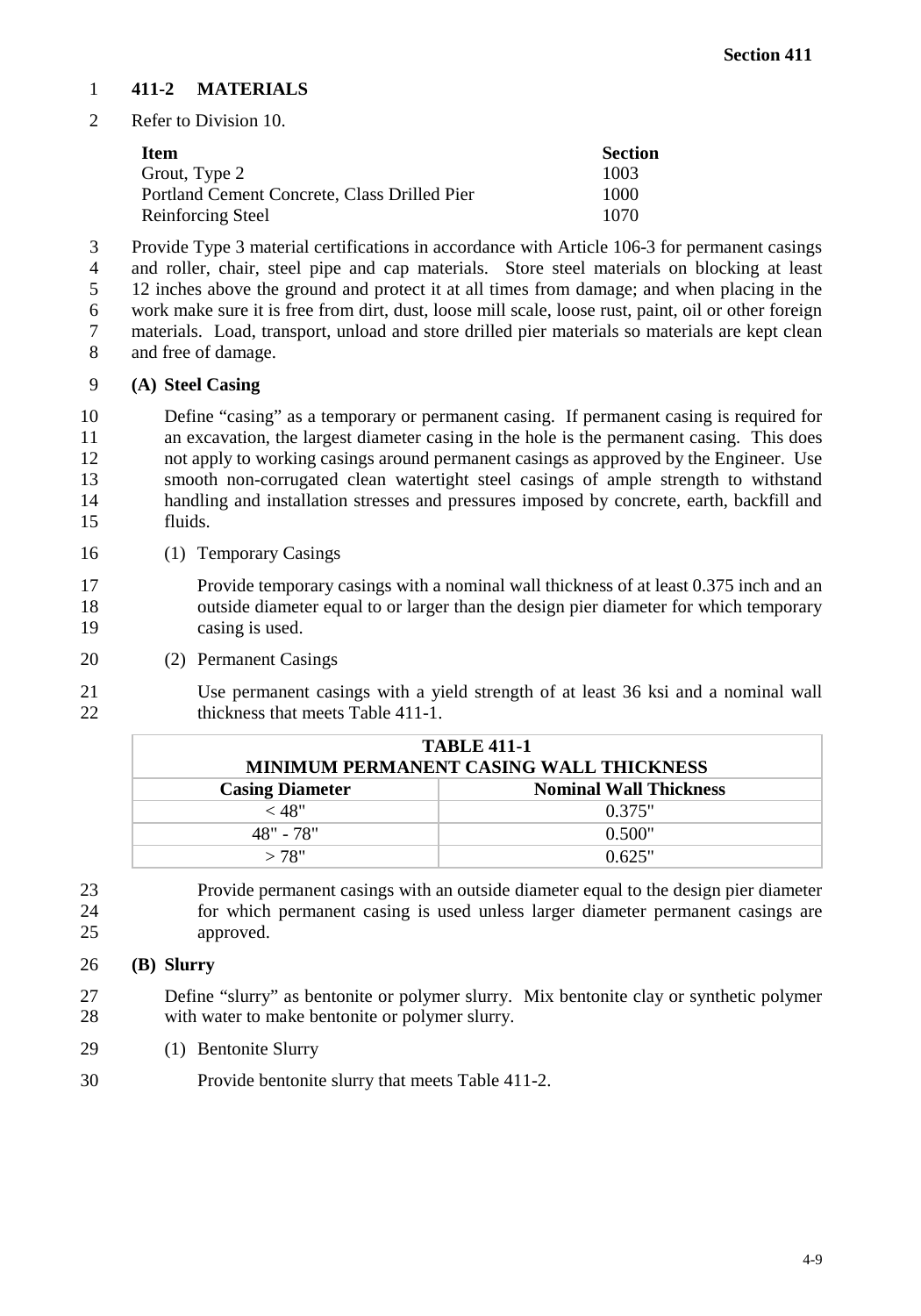| <b>TABLE 411-2</b><br>BENTONITE SLURRY REQUIREMENTS <sup>A</sup> |                                                     |                                                      |
|------------------------------------------------------------------|-----------------------------------------------------|------------------------------------------------------|
| <b>Property</b>                                                  | <b>ANSI/API RPB 13B-1</b>                           | <b>Requirement</b>                                   |
| Density <sup>C</sup><br>(Mud Weight)                             | Section 4<br>Mud Balance                            | $64.3 - 72.0$ lb/cf                                  |
| Viscosity                                                        | Section 6.2<br>Marsh Funnel                         | $28 - 50$ sec/qt                                     |
| <b>Sand Content</b>                                              | Section 9                                           | $\leq 4 \ \%^{\mathbf{D}}$<br>$\leq 2 \sqrt[9]{e^E}$ |
| pH                                                               | Section 11<br>Glass Electrode pH Meter <sup>F</sup> | $8 - 11$                                             |

- **A.** Slurry temperature of at least 40°F required.
- **B.** American National Standards Institute/American Petroleum Institute Recommended Practice,
- **C.** Increase density requirements by 2 lb/cf in saltwater,
- **D.** In tanks before pumping slurry into excavations,
- **E.** In excavations immediately before placing concrete,
- **F.** pH paper is also acceptable for measuring pH,
- (2) Polymer Slurry

#### Use polymer slurry products qualified by the Department. Provide polymer slurry with density, viscosity, sand content and pH properties that meet the product requirements. The polymer slurry QPL with the property requirements for each qualified polymer slurry product is available on the Geotechnical Engineer Unit's website.

## **(C) Rollers and Chairs**

 Use rollers and chairs that are non-metallic and resistant to corrosion and degradation. Provide rollers with the necessary dimensions to maintain the minimum required concrete cover shown in the plans and center rebar cages within excavations. Use chairs of sufficient strength to support rebar cages in excavations and of the size necessary to raise cages off bottom of holes to maintain the minimum required distance shown in the plans.

## **(D) Steel Pipes and Caps**

 Use Schedule 40 black steel pipes for access tubes for crosshole sonic logging (CSL). Provide CSL tubes with an inside diameter of at least 1.5 inches. Use CSL tubes with a round, regular inside diameter free of defects and obstructions, including any pipe joints, in order to permit free, unobstructed passage of probes for CSL testing. Provide watertight CSL tubes free of corrosion with clean internal and external faces to ensure a good bond between concrete and tubes. Fit CSL tubes with watertight plastic caps on the bottom and removable caps on top.

## **411-3 PRECONSTRUCTION REQUIREMENTS**

## **(A) Drilled Pier Construction Plan**

- Submit the proposed drilled pier construction plan for all drilled piers for acceptance. Provide 2 copies of this plan at least 30 days before starting drilled pier construction. Do not begin drilled pier construction until a construction plan is accepted. Provide detailed project specific information in the drilled pier construction plan that includes the following:
- (1) Overall description and sequence of drilled pier construction;
- (2) List and sizes of equipment including cranes, drill rigs, vibratory and downhole hammers, Kelly bars, augers, core barrels, casings (diameters, thicknesses and lengths), cleanout buckets, air lifts, pumps, slurry equipment, tremies, pump pipes and other equipment;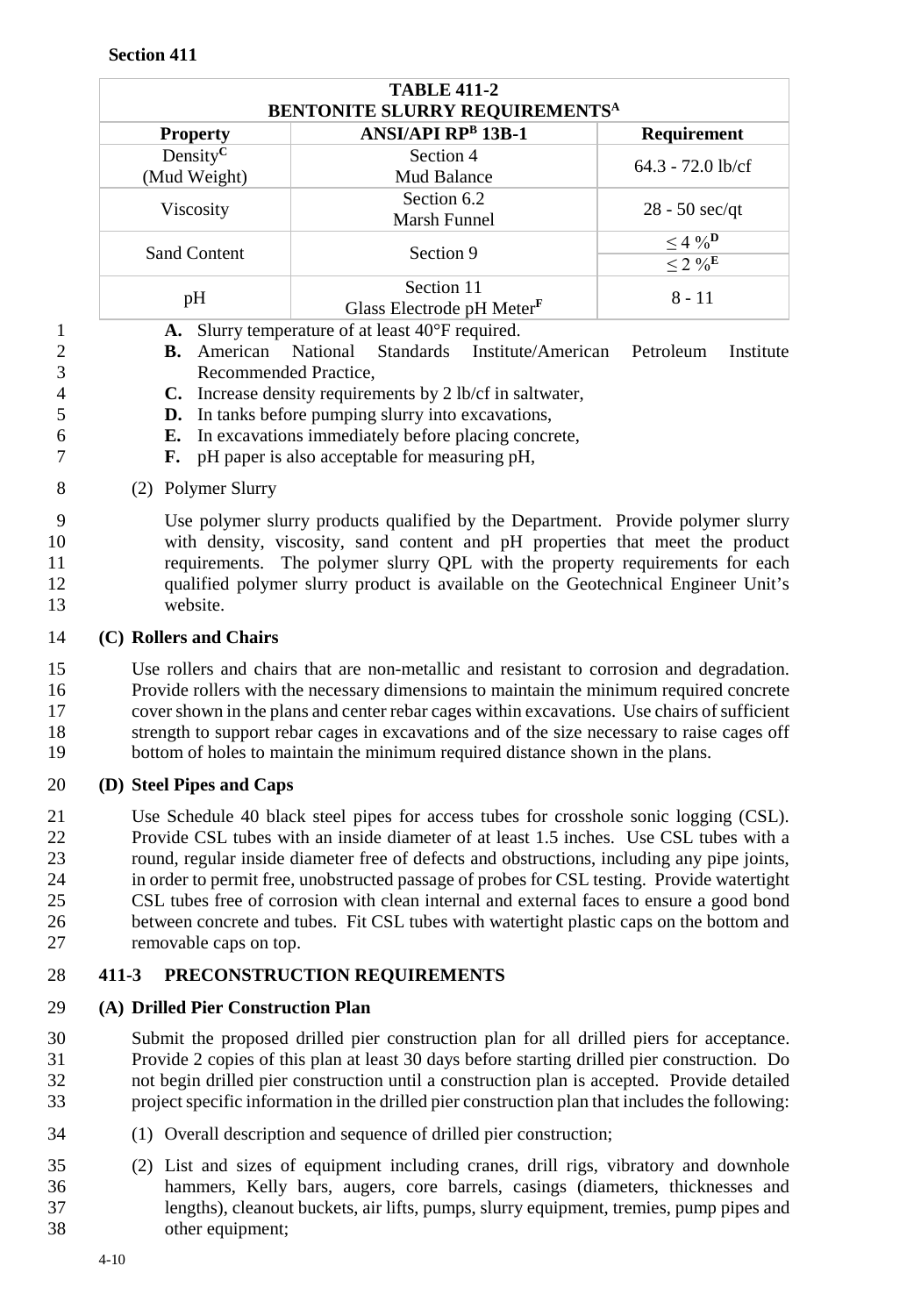- (3) Procedures for casing installation and temporary casing removal including how telescoping temporary casings will be removed;
- (4) If applicable, details of slurry testing and use including intended purpose, product information and additives, manufacturer's recommendations for use, name and contact information for slurry manufacturer's technical representative, mixing and handling procedures and how slurry level will be maintained above the highest piezometric head;
- (5) Methods for drilling and cleaning holes including how cores will be removed and drilling spoils and slurry will be handled and disposed of;
- (6) Details of CSL tubes, caps and joints including pipe size and how tubes will be 11 attached to reinforcing steel;
- (7) Procedures for lifting and setting reinforcing steel including how rebar cages will be supported and centralized;
- (8) Procedures for placing concrete including how tremies and pump pipes will be controlled and contaminated concrete will be contained;
- (9) Concrete mix design that meets Section 1000;
- (10)Approved packaged grout or grout mix design that meets Section 1003;
- (11)CSL Consultant including Field and Project Engineer; and
- (12)Other information shown in the plans or requested by the Engineer.

 If alternate construction procedures are proposed or necessary, a revised drilled pier construction plan submittal may be required. If the work deviates from the accepted submittal without prior approval, the Engineer may suspend drilled pier construction until a revised plan is accepted.

#### **(B) Preconstruction Meeting**

 Before starting drilled pier construction, hold a preconstruction meeting to discuss the installation, monitoring and inspection of the drilled piers. Schedule this meeting after the Drilled Pier Contractor mobilizes to the site. If this meeting occurs before all drilled pier submittals have been accepted, additional preconstruction meetings may be required before beginning construction of drilled piers without accepted submittals. The Resident or Bridge Maintenance Engineer, Bridge Construction Engineer, Geotechnical Operations Engineer, Contractor and Drilled Pier Contractor Superintendent will attend preconstruction meetings.

#### **411-4 CONSTRUCTION METHODS**

- Do not excavate holes, install piles or allow equipment loads or vibrations within 20 feet of completed piers until 16 hours after drilled pier concrete reaches initial set.
- When drilling from a barge, use a fixed template that maintains hole position and alignment during drilled pier construction. Do not use floating templates or templates attached to barges.
- Check for correct drilled pier alignment and location before beginning drilling. Check plumbness of Kelly bars before beginning and frequently during drilling.
- For drilled piers constructed with slurry or permanent casings, the pier diameter may be 2 inches
- less than the design pier diameter shown in the plans. For all other drilled piers, construct piers
- with the minimum required diameters shown in the plans except for portions of drilled piers in
- rock with may be 2 inches less than the design pier diameter.
- Install drilled piers with tip elevations no higher than shown in the plans or approved by the
- Engineer. Provide piers with the minimum required tip resistance and, when noted in the plans,
- penetration into rock.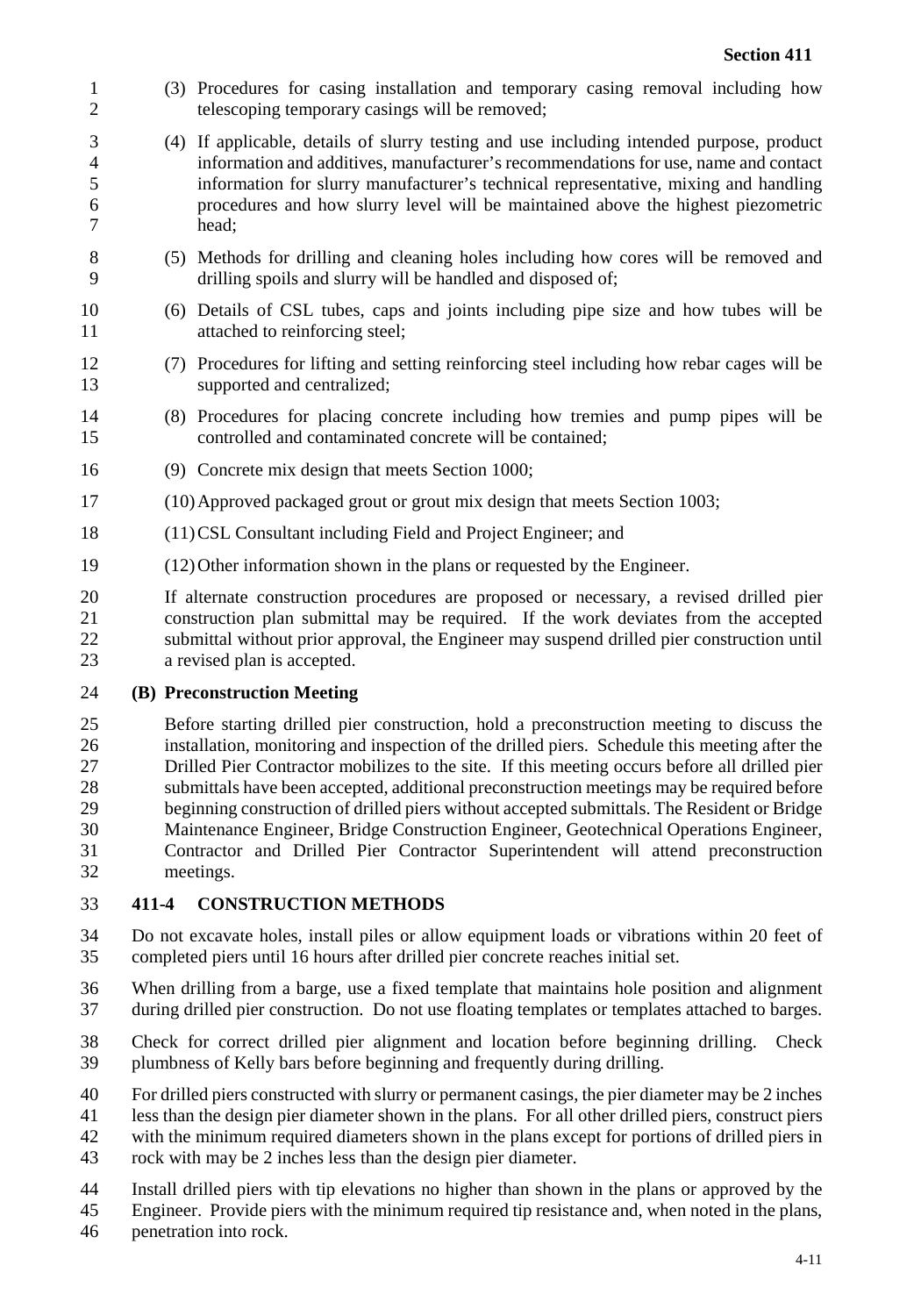## **(A) Excavation**

 Excavate holes with equipment of the sizes required to construct drilled piers. Use equipment and methods accepted in the drilled pier construction plan or approved by the Engineer. Inform the Engineer of any deviations from the accepted plan.

 Use drill rigs with sufficient capacity to drill through soil, rock, boulders, timbers, man- made objects and any other materials encountered and drill 20 feet deeper or 20% longer than the maximum drilled pier length shown in the plans, whichever is greater. Drilling below pier tip elevations shown in the plans may be required to attain sufficient resistance.

 Do not use blasting to advance drilled pier excavations. Blasting for core removal is only permitted when approved by the Engineer. See Articles 107-11 and 107-12 for protection of public and private property and control of siltation, dust and air and water pollution from blasting, drilling and excavating with down-the-hole hammers. Contain and dispose of drilling spoils and waste concrete as directed and in accordance with Section 802. Drilling spoils consist of all materials and fluids removed from excavations.

- Stabilize excavations with only casings or slurry and casings except, as approved by the Engineer, portions of excavations in rock. Use casings or slurry in rock if unstable material is anticipated or encountered. Stabilize excavations from beginning of drilling through concrete placement. If excavations become unstable, the Engineer may suspend drilling and require a revised drilled pier construction plan. If it becomes necessary to replace a casing during drilling, backfill the excavation, insert a larger casing around the casing to be replaced or stabilize the excavation with slurry before removing the casing.
- 22 When noted in the plans, do not dewater drilled pier excavations. Otherwise, if excavations are in rock, dewater excavations to the satisfaction of the Engineer. are in rock, dewater excavations to the satisfaction of the Engineer.

## **(B) Casings**

 Provide temporary casings to stabilize holes and protect personnel entering excavations. Permanent casings may be required as noted in the plans. Install permanent casings with tip elevations no deeper than shown in the plans or approved by the Engineer. Additional 28 drilled pier length and reinforcing steel may be required if permanent casings are installed below elevations noted in the plans. below elevations noted in the plans.

- Install casings in continuous sections. Overlap telescoping casings at least 24 inches. 31 Remove portions of permanent casings above the ground line or top of piers, whichever is<br>32 higher, after placing concrete. Do not cut off permanent casings until Drilled Pier concrete higher, after placing concrete. Do not cut off permanent casings until Drilled Pier concrete attains a compressive strength of at least 3,000 psi.
- When using slurry construction without permanent casings, temporary casings at least 10 feet long are required at top of excavations. Maintain top of casings at least 12 inches above the ground line.

## **(C) Slurry Construction**

- Unless noted otherwise in the plans, slurry construction or polymer slurry is at the Contractor's option.
- Use slurry and additives to stabilize holes in accordance with the manufacturer's recommendations. Provide a technical representative employed by the slurry manufacturer to assist and guide the Drilled Pier Contractor onsite during the construction of the first drilled pier. If problems are encountered during drilled pier construction, the Engineer may require the technical representative to return to the site.
- Provide documentation that mixing water is suitable for slurry. Use slurry equipment that is sufficient for mixing, agitating, circulating and storing slurry. Thoroughly premix slurry with water in tanks before pumping into excavations. Allow bentonite slurry to hydrate at
- least 24 hours in tanks before use.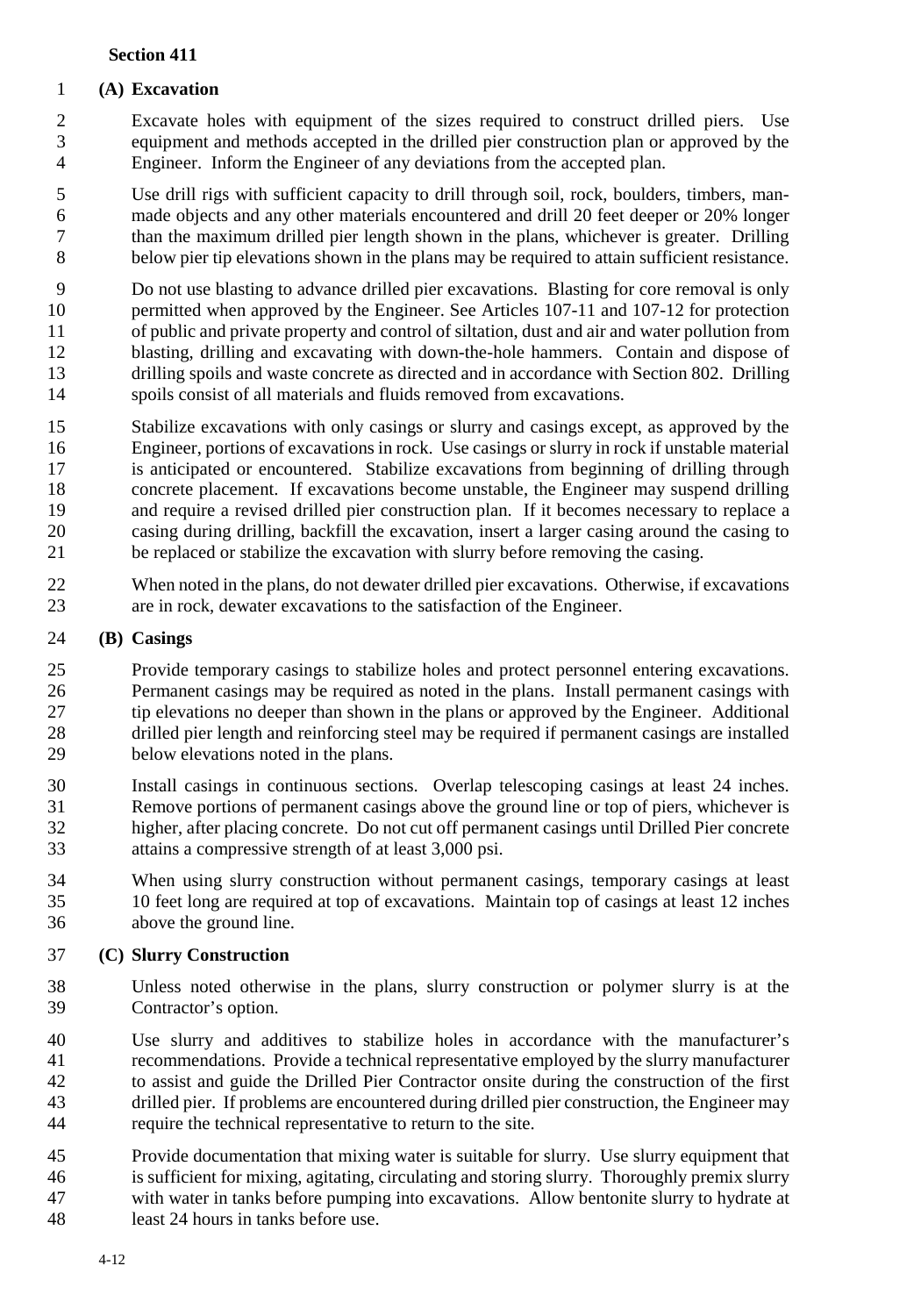1 Pump slurry into excavations before encountering water. Maintain slurry level at least 2 5 feet or one pier diameter, whichever is greater, above the highest piezometric head along 2 5 feet or one pier diameter, whichever is greater, above the highest piezometric head along<br>3 the drilled pier length. The highest piezometric head is anticipated to be the static water or the drilled pier length. The highest piezometric head is anticipated to be the static water or groundwater elevation. However, the Drilled Pier Contractor is responsible for determining the highest piezometric head for each pier.

 Maintain the required slurry properties at all times except for sand content. Desand or replace slurry as needed to meet the required sand content in tanks before pumping slurry into excavations and in excavations immediately before placing concrete.

(1) Time

 Agitate bentonite slurry in holes at least every 4 hours. If this 4-hour time limit is exceeded, the Engineer may require holes to be overreamed at least 1 inch and no more than 3 inches below casings. Overream holes with grooving tools, overreaming 13 buckets or other approved methods.

- Construct drilled piers so the maximum time slurry is in contact with uncased portions of holes from drilling through concrete placement does not exceed 36 hours. If this 36 hour time limit is exceeded, the Engineer may require the hole diameter to be enlarged at least 6 inches. If the enlarged hole diameter is greater than the permanent casing diameter, replace casing with a larger permanent casing with an outside diameter equal to the diameter of the enlarged hole.
- (2) Slurry Testing
- Define a "sample set" as slurry samples collected from mid-height and within 2 feet of the bottom of slurry tanks or holes. Take a sample set from slurry tanks to test slurry before beginning drilling. Do not pump slurry into excavations until both slurry samples from tanks meet the required slurry properties. Take sample sets from excavations to test slurry at least every 4 hours and immediately before placing concrete. Do not place Drilled Pier concrete until both slurry samples from an excavation meet the required slurry properties. If any slurry test results do not meet the requirements, the Engineer may suspend drilling until both samples from a sample set meet the required slurry properties.
- Sign, date and submit slurry test reports upon completion of each pier. The Department reserves the right to perform comparison slurry tests at any time.
- (3) Disposal
- Comply with all Federal, State and local regulations, as well as the project permits and commitments, when disposing of slurry and drilling spoils mixed with slurry. Contain slurry and drilling spoils and keep out of water at all times.
- **(D) Cleaning and Inspection**
- Provide clean holes with level bottoms so elevations within bottom of holes do not vary by more than 12 inches. Remove soft and loose material from bottom of holes using methods accepted in the drilled pier construction plan or approved by the Engineer. When bottom of holes are not hand cleaned, remove sediment from holes with cleanout buckets, air lifts or pumps.
- After cleaning is complete, provide all equipment, personnel and assistance required for the Engineer to visually inspect holes from above or by entering excavations. Remove all cleaning and drilling equipment from holes during inspections and do not interfere with inspections.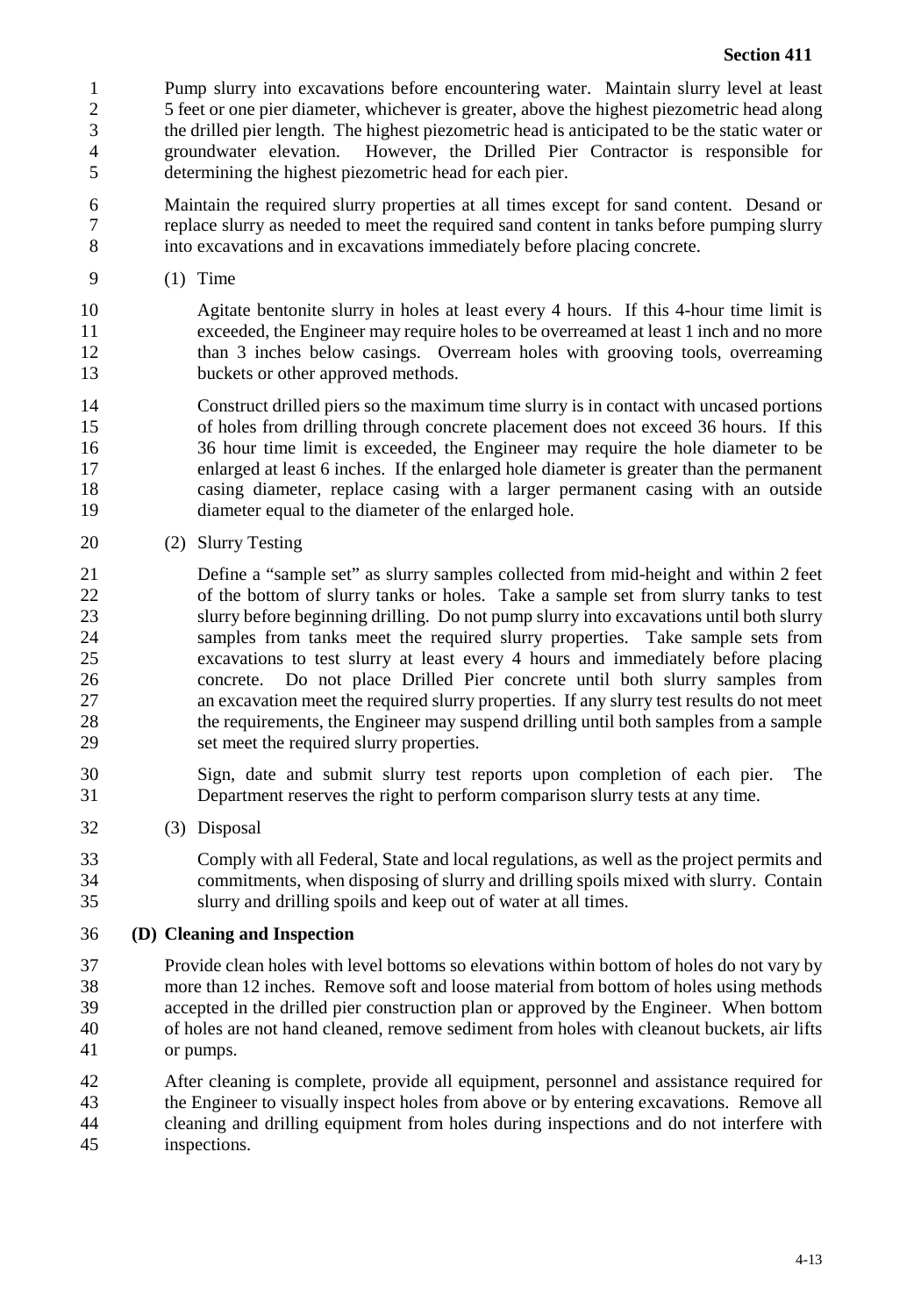(1) Tip Resistance

 If the Engineer determines that the material below an excavation does not provide the minimum required tip resistance, increase the drilled pier length and lengthen reinforcing steel as directed. One of the following methods may be required to check the conditions and continuity of material below excavations.

(a) Test Hole

 If excavations are in rock, drill a 1.5 inch diameter test hole at least 6 feet below bottom of holes for the Engineer to determine the continuity of rock below holes.

(b) Standard Penetration Test

 Standard penetration tests (SPT) may be required as noted in the plans. When required, drive a split-barrel sampler 18 inches below bottom of holes or to refusal 12 in accordance with ASTM D1586. Perform SPT in holes at least 12 inches away from casing walls and support drill rods so rods remain vertical and straight. Report the number of blows applied in each 6 inch increment and provide recovered samples to the Engineer. The Engineer will determine the standard penetration resistance required.

(2) Bottom Cleanliness

 Holes are clean if at least 50% of bottom of holes has less than 0.5 inch of sediment and no portions of bottom of holes have more than 1.5 inches of sediment. If bottom of holes does not meet this cleanliness criteria, remove sediment from holes until the Engineer determines holes are clean. One or more of the following methods may be required to inspect the bottom cleanliness of holes.

(a) Steel Probe

 If drilled pier excavations are not dewatered or as directed, provide a #10 rebar steel probe that is 24 inches long with a flat tip on one end and a non-stretch cable connected to the other end. Provide a cable long enough to lower the steel probe to the bottom of holes for the Engineer to determine the amount of sediment in holes.

(b) Shaft Inspection Device

 The Engineer may use the shaft inspection device (SID) as noted in the plans. The Engineer provides the SID and personnel to operate it. Notify the Engineer at least 2 days before finishing holes that will be inspected with the SID.

 Assist the Engineer in handling the SID and associated equipment and supporting the SID during inspections. Provide working areas large enough for the SID, associated equipment and SID personnel within reach of the SID cables and clear view of holes being inspected. If necessary, provide a secure location to store the SID and associated equipment onsite overnight.

- Approximately one hour is required to inspect a hole with the SID after the SID and associated equipment are set up. The Engineer will use the SID to measure the amount of sediment at 5 locations around the bottom of holes.
- **(E) Reinforcing Steel and Concrete**

 Assemble rebar cages consisting of bar and spiral reinforcing steel shown in the plans. 43 Securely cross tie reinforcing steel at each intersection with double wire. Attach a chair<br>44 under each reinforcing bar and rollers near the top and bottom of rebar cages and every under each reinforcing bar and rollers near the top and bottom of rebar cages and every 10 feet along cages in between. The number of rollers required at each location along rebar cages is one roller per foot of design pier diameter with at least 4 rollers per location. Space rollers equally around rebar cages at each location. Attach rollers so rollers are supported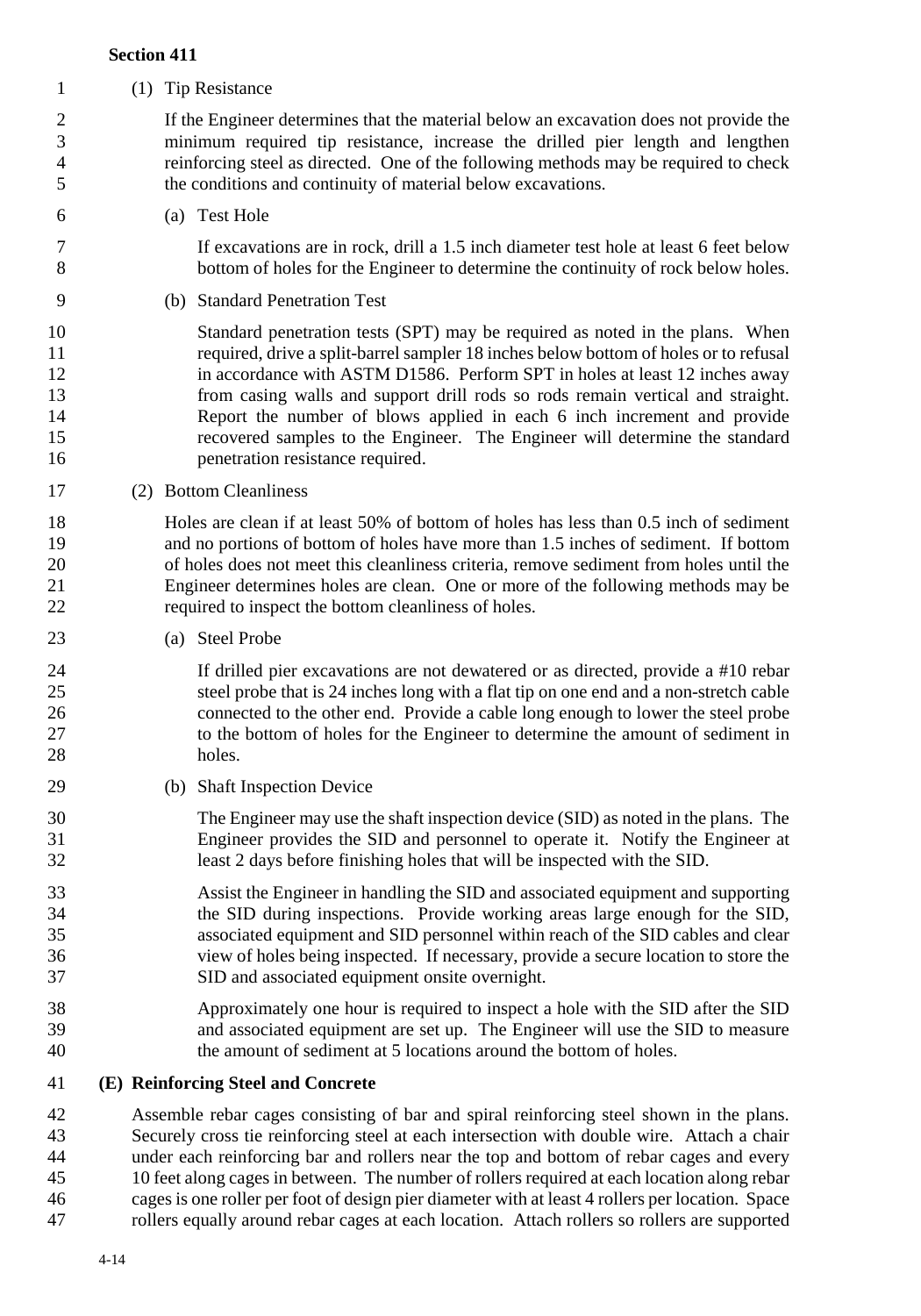- 1 across 2 adjacent reinforcing bars and will freely rotate when rebar cages are lowered into<br>2 excavations. excavations.
- If CSL tubes are required, securely attach CSL tubes to spiral reinforcing steel on the inside of rebar cages with at least 3 inches of clearance to reinforcing bars. Extend CSL tubes from 6 inches above pier tip elevations to at least 2 feet above the ground line or top of permanent casings, whichever is greater. The number of CSL tubes required for each drilled pier is one tube per foot of design pier diameter with at least 4 tubes per pier. Space CSL tubes equally around rebar cages so distances between tubes measured around spiral reinforcing steel are uniform. Install CSL tubes as straight and parallel to each other as possible. Fit caps on top and bottom of CSL tubes.
- After the Engineer determines that the material below excavations provides the minimum required tip resistance and holes are clean, place rebar cages and then concrete in excavations. Do not rack or distort rebar cages and CSL tubes when lifting and handling cages. Set rebar cages directly on bottom of holes or, as approved by the Engineer, hang cages from permanent casings. When hanging rebar cages, leave devices supporting cages in place until Drilled Pier concrete attains a compressive strength of at least 3,000 psi.
- Do not delay placing cages or concrete unless excavations are cased to rock or otherwise approved. If delays occur, the Engineer may require removal of rebar cages to reinspect bottom cleanliness of holes. If bottom of holes does not meet the cleanliness criteria in 20 Subarticle  $411-4(D)(2)$ , remove sediment from holes until the Engineer determines holes are clean before resetting rebar cages.
- After placing rebar cages with CSL tubes, remove top caps, fill tubes with clean water and reinstall caps before placing concrete. Check for correct cage position before placing concrete and keep rebar cages plumb during concrete placement. Maintain cage position so rebar cages do not move vertically more than 6 inches and columns or footings have the minimum required concrete cover shown in the plans.
- Remove all temporary casings during concrete placement. Do not twist, move or otherwise disturb temporary casings until the concrete depth inside casings is at least 10 feet or half the head, whichever is greater, above the bottom of casing being disturbed. Define "head" as the difference between the highest piezometric head along the drilled pier length and the static water elevation inside the excavation.
- When removing temporary casings, maintain the required concrete depth above the bottom of casing being removed except when the concrete level is at or above top of piers. Sustain sufficient concrete depths to overcome pressures imposed by earth, backfill and fluids. As temporary casings are withdrawn, ensure fluids trapped behind casings is displaced upward and discharged out of excavations without contaminating or displacing concrete.
- Pour concrete in excavations to form uniform jointless monolithic drilled piers. Do not trap soil, air, fluids or other contaminants in concrete. Remove contaminated concrete from top of piers at time of concrete placement.
- Inform the Engineer of the volume of concrete placed for each pier. For piers constructed with slurry or as directed, record a graphical plot of depth versus theoretical and actual concrete volumes.
- Dry or wet placement of concrete is at the Contractor's option for piers constructed with only casings if the water inflow rate into excavations is less than 6 inches per half hour after removing any pumps from holes. Wet placement of concrete is required for all other drilled pier construction.
- (1) Dry Placement
- If holes are filling with water for dry placement of concrete, dewater excavations as much as possible before placing concrete. For drilled piers less than 80 feet long, pour concrete down the center of excavations so concrete does not hit reinforcing steel or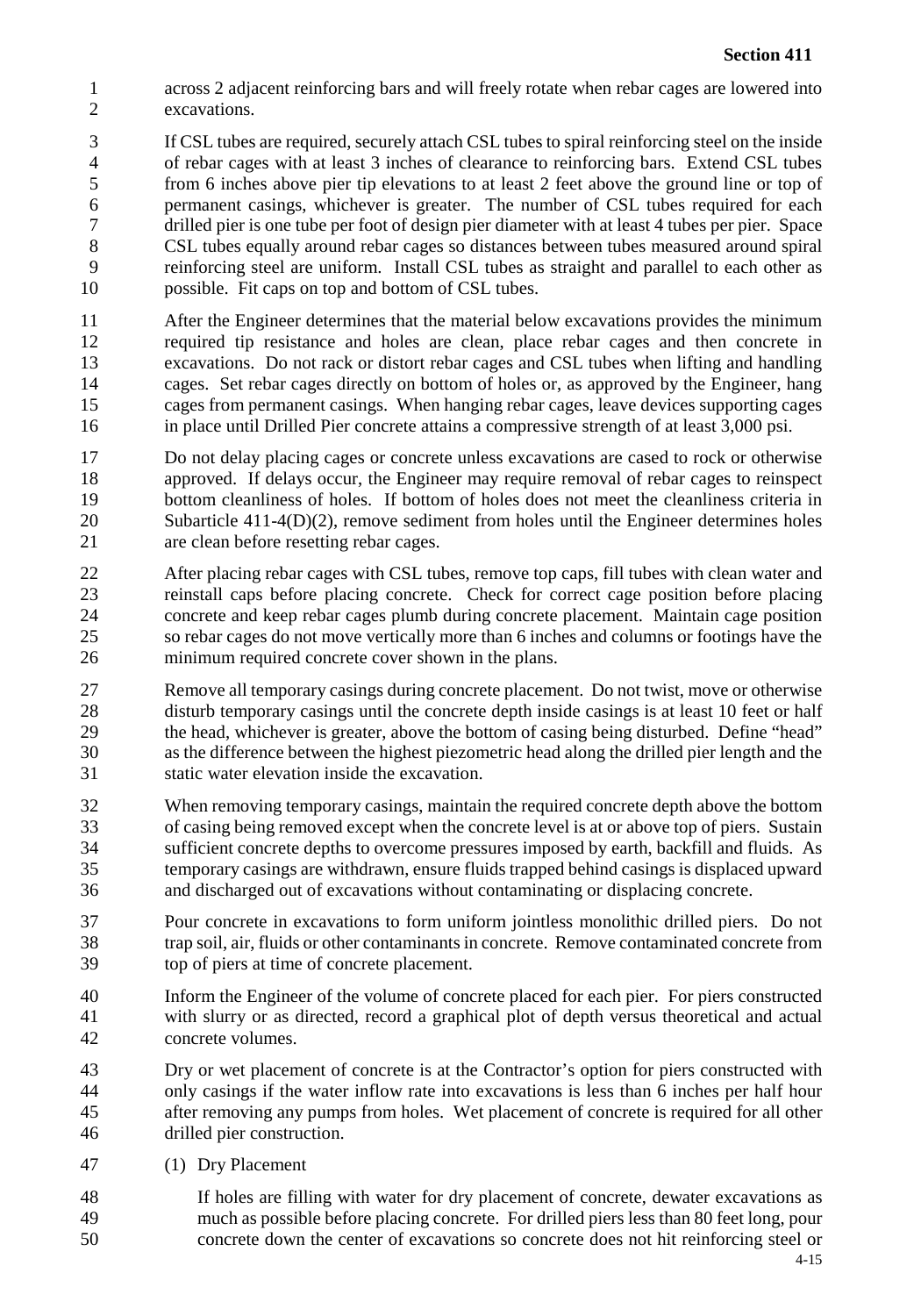- excavation sidewalls. For piers longer than 80 feet, place concrete with a tremie or pump pipe down the center of excavations so length of free fall is less than 80 feet.
- (2) Wet Placement

 For wet placement of concrete, maintain static water or slurry levels in holes before placing concrete. Place concrete through steel tremies or pump pipes. Use tremies with watertight joints and a diameter of at least 10 inches. Pump concrete in accordance with Article 420-5. Use approved devices to prevent contaminating concrete when tremies or pump pipes are initially placed in excavations. Extend tremies or pump pipes into concrete at least 5 feet at all times except when the concrete 10 is initially placed.

 When the concrete level reaches the static water elevation inside the excavation, dry placement of concrete is permitted. Before changing to dry placement, pump water or slurry out of holes and remove contaminated concrete from the exposed concrete surface.

# **411-5 INTEGRITY TESTING**

 Define "integrity testing" as crosshole sonic logging (CSL) and pile integrity testing (PIT). Integrity testing may be required as noted in the plans or by the Engineer. The Engineer will determine how many and which drilled piers require integrity testing. Do not test piers until Drilled Pier concrete cures for at least 7 days and attains a compressive strength of at least 3,000 psi.

**(A) Crosshole Sonic Logging**

 If CSL testing is required, use a prequalified CSL Consultant to perform CSL testing and provide CSL reports. Use a CSL Operator approved as a Field Engineer (key person) for the CSL Consultant. Provide CSL reports sealed by an engineer approved as a Project Engineer (key person) for the same CSL Consultant.

(1) CSL Testing

 Perform CSL testing in accordance with ASTM D6760. If probes for CSL testing will not pass through to the bottom of CSL tubes, the Engineer may require coring to replace inaccessible tubes. Do not begin coring until core hole size and locations are approved. Core at least 1.5 inches diameter holes the full length of piers. Upon completion of coring, fill holes with clean water and cover to keep out debris. Perform CSL testing in core holes instead of inaccessible tubes.

 For piers with 4 or 5 CSL tubes, test all tube pairs. For piers with 6 or more CSL tubes, test all adjacent tube pairs around spiral reinforcing steel and at least 50% of remaining tube pairs selected by the Engineer. Record CSL data at depth intervals of 2.5 inches or less from the bottom of CSL tubes to top of piers.

(2) CSL Reports

 Submit 2 copies of each CSL report within 7 days of completing CSL testing. Include the following in CSL reports:

- (a) Title Sheet
- (i) Department's TIP number and WBS element number
- (ii) Project description
- (iii) County
- (iv) Bridge station number
- (v) Pier location
- (vi) Personnel
- (vii)Report date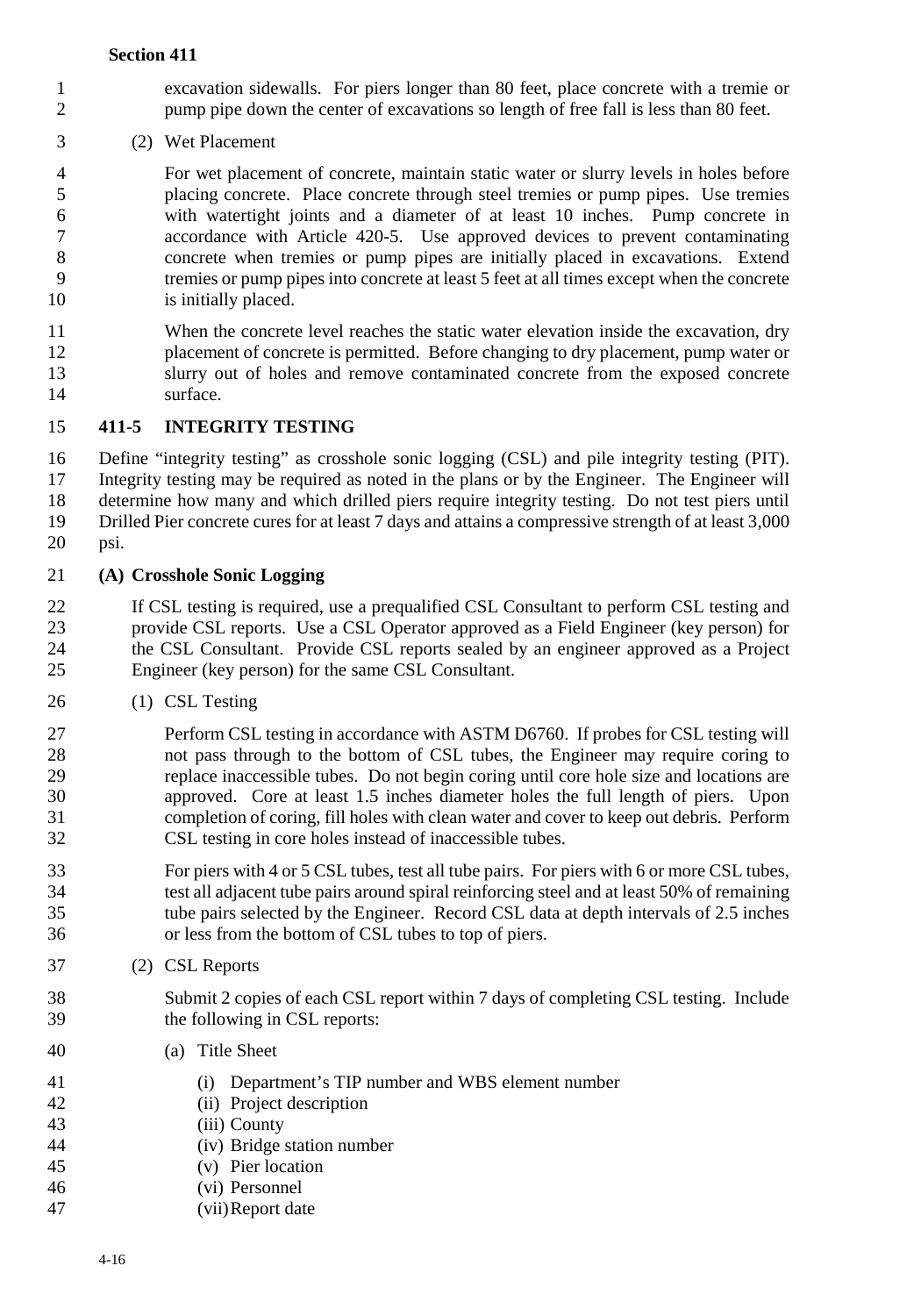| 1                          |     | (b) Introduction                                                                                                                                                                                                                                           |
|----------------------------|-----|------------------------------------------------------------------------------------------------------------------------------------------------------------------------------------------------------------------------------------------------------------|
| 2                          |     | (c) Site and Subsurface Conditions (including water table elevation)                                                                                                                                                                                       |
| 3                          |     | (d) Pier Details                                                                                                                                                                                                                                           |
| 4<br>5<br>6<br>7           |     | (i) Pier and casing diameters, lengths and elevations<br>(ii) Drilled Pier concrete compressive strength<br>(iii) Installation methods including use of casings, slurry, pumps, tremies, dry or<br>wet placement of concrete, etc.                         |
| 8                          |     | (e) CSL Results                                                                                                                                                                                                                                            |
| 9<br>10                    |     | Logs with plots of signal arrival times and energy vs. depth for all tube pairs<br>(i)<br>tested                                                                                                                                                           |
| 11                         | (f) | Summary/Conclusions                                                                                                                                                                                                                                        |
| 12<br>13<br>14<br>15       |     | Table of velocity reductions with corresponding locations (tube pair and<br>(i)<br>depth) for all tube pairs tested<br>(ii) List of suspected anomalies with corresponding locations (tube pair(s) and<br>depth range)                                     |
| 16                         | (g) | Attachments                                                                                                                                                                                                                                                |
| 17<br>18<br>19<br>20<br>21 |     | Boring $log(s)$<br>(i)<br>(ii) Field inspection forms and concrete curves (from Engineer)<br>(iii) CSL tube locations, elevations, lengths and identifications<br>(iv) CSL hardware model and software version information<br>(v) PDF copy of all CSL data |
| 22                         |     | (B) Pile Integrity Testing                                                                                                                                                                                                                                 |
| 23<br>24                   |     | If required, the Engineer will perform PIT. Provide access to and prepare top of piers for<br>PIT as directed. See ASTM D5882 for PIT details.                                                                                                             |
| 25                         |     | (C) Further Investigation                                                                                                                                                                                                                                  |

 Define "further investigation" as any additional testing, excavation or coring following initial integrity testing. Based on concrete placement and initial integrity testing results, the Engineer will determine if drilled piers are questionable and require further investigation within 7 days of receiving CSL reports or completing PIT. For initial CSL testing, the Engineer will typically determine whether further investigation is required based on Table 411-3.

| <b>TABLE 411-3</b><br><b>DRILLED PIER FURTHER INVESTIGATION CRITERIA</b><br>(For Initial CSL Testing) |                                        |
|-------------------------------------------------------------------------------------------------------|----------------------------------------|
| <b>Velocity Reductions</b>                                                                            | <b>Further Investigation Required?</b> |
| $< 20\%$                                                                                              | N <sub>0</sub>                         |
| $20 - 30\%$                                                                                           | As Determined by the Engineer          |
| $> 30\%$                                                                                              | Yes                                    |

 If further investigation is necessary, the Engineer will typically require one or more of the following methods to investigate questionable piers.

(1) CSL Testing

 If required, use CSL testing as described above to retest questionable piers and as directed, perform testing with probes vertically offset in CSL tubes. CSL offset data will typically be required for all locations (tube pair and depth) with velocity reductions greater than 30% and at other locations as directed. Record offset data at depths, intervals and angles needed to completely delineate anomalies.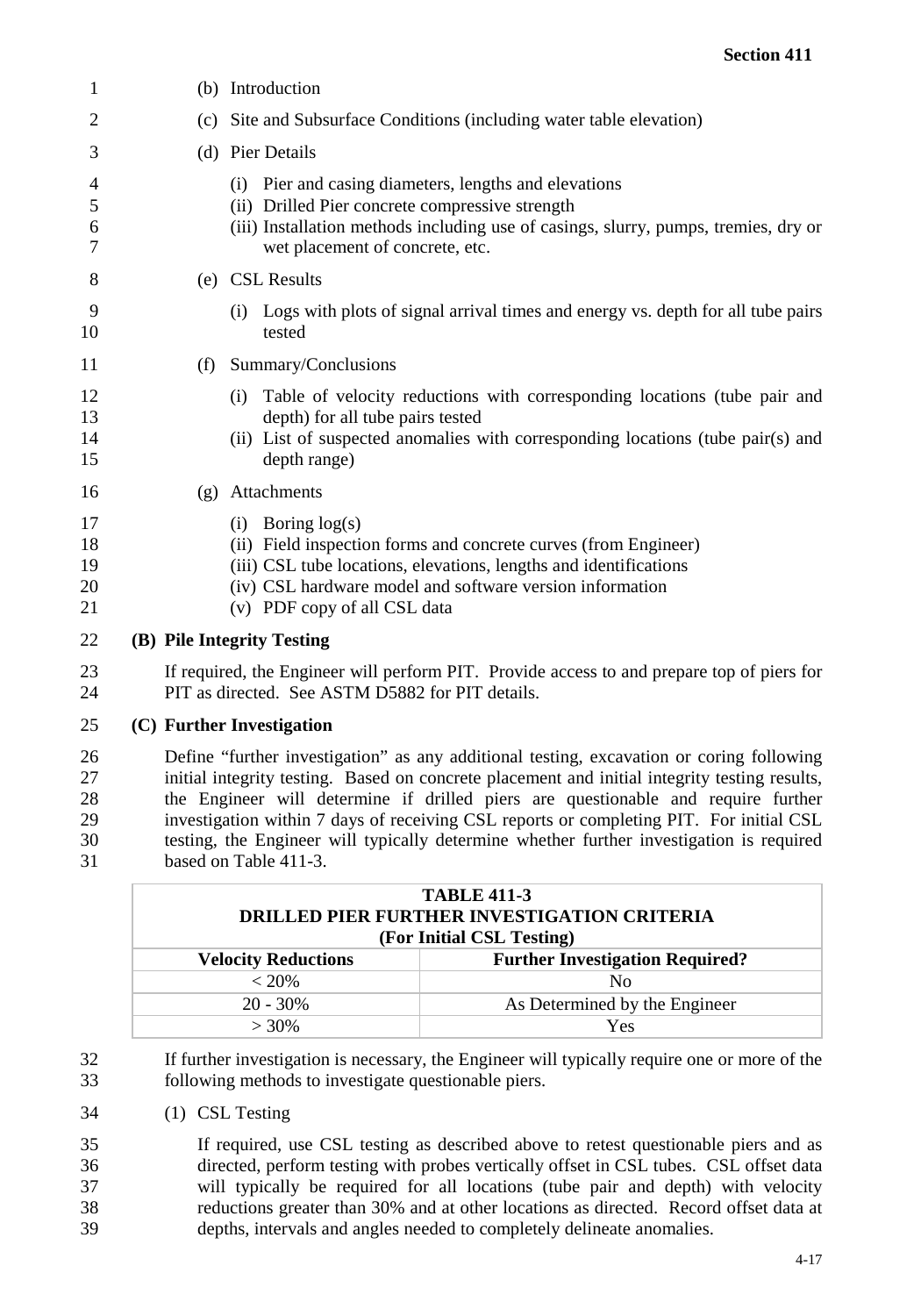- 1 Provide CSL reports that meet Subarticle 411-5(A)(2). When CSL offset data is<br>2 required, perform tomographic analysis and provide 3 dimensional color coded required, perform tomographic analysis and provide 3 dimensional color coded tomographic images of piers showing locations and sizes of anomalies.
- (2) Excavation

 If required, excavate around questionable piers and remove permanent casing as needed to expose Drilled Pier concrete. Do not damage piers when excavating or removing casings. The Engineer will determine the portions of piers to expose.

(3) Coring

 If required, core questionable piers and provide PQ size cores that meet ASTM D2113. The Engineer will determine the number, location and depth of core holes required. Handle, log and store concrete cores in accordance with ASTM D5079. Provide cores to the Engineer for evaluation and testing. Sign, date and submit core logs upon completion of each core hole.

# **(D) Defective Piers**

 For questionable piers that are exposed or cored, the Engineer will determine if piers are defective based on the results of excavation or coring. For questionable piers that are not exposed or cored, the Engineer will determine if piers are defective based on the results of integrity testing. Questionable piers with only CSL testing will be considered defective if any velocity reductions between any tube pairs are greater than 30%.

# **411-6 DRILLED PIER ACCEPTANCE**

- Drilled pier acceptance is based in part on the following criteria:
- **(A)** Temporary casings and drilling tools are removed from the drilled pier excavation or the Engineer determines that a temporary casing may remain in the excavation. Engineer determines that a temporary casing may remain in the excavation.
- **(B)** Drilled Pier concrete is properly placed and does not have any evidence of segregation, intrusions, contamination, structural damage or inadequate consolidation (honeycombing).
- **(C)** Center of pier is within 3 inches of plan location and 2% of plumb. Top of pier is within 1 inch above and 3 inches below the elevation shown in the plans or approved by the Engineer.
- **(D)** Rebar cage is properly placed and top and center of cage is within tolerances for center of pier. Tip of permanent casing does not extend below the elevation noted in the plans or approved by the Engineer.
- **(E)** Drilled pier is not defective or the Engineer determines the defective pier is satisfactory. A pier will be considered defective based on Subarticle 411-5(D).
- Do not grout CSL tubes or core holes, backfill around a pier or perform any work on a drilled pier until the Engineer accepts the pier. If the drilled pier is accepted, dewater and grout CSL tubes and core holes, and backfill around the pier with approved material to finished grade. 37 If the Engineer determines a pier is unacceptable, remediation is required. Remediation may include, but is not limited to grouting, removing part or all of unacceptable piers, modifying include, but is not limited to grouting, removing part or all of unacceptable piers, modifying pier designs or providing replacement or additional piers or piles. Submit working drawings and design calculations for acceptance in accordance with Article 105-2. Ensure remediation submittals are designed, detailed and sealed by an engineer licensed by the State of North Carolina. Do not begin remediation work until remediation plans are approved. When repairing unacceptable piers, perform post repair testing to gauge success of the repair. No extension of completion date or time will be allowed for remediation of unacceptable drilled piers or post
- repair testing.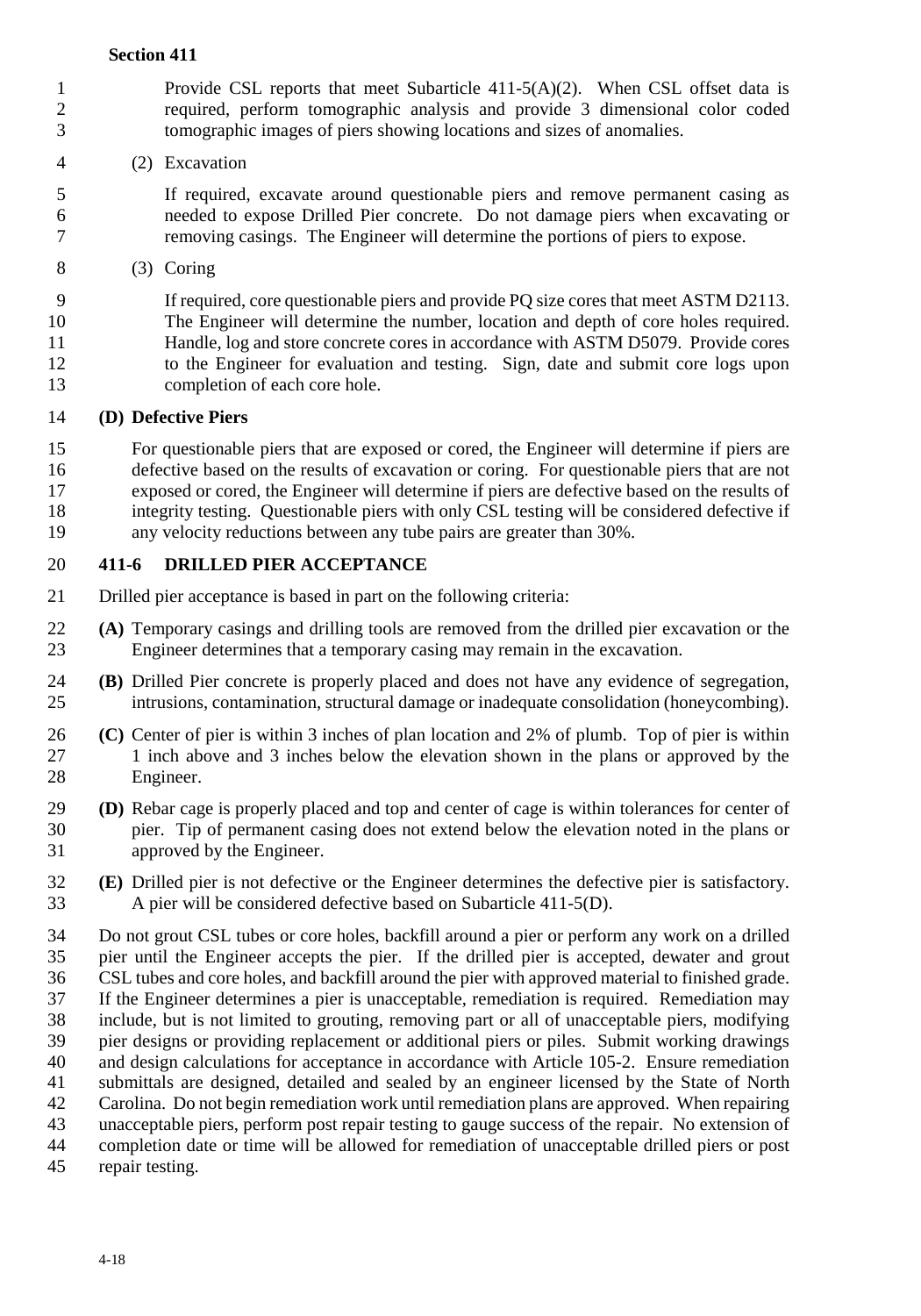#### **411-7 MEASUREMENT AND PAYMENT**

 *\_\_\_\_ Dia. Drilled Piers in Soil*, *\_\_\_\_ Dia. Drilled Piers Not in Soil* and *\_\_\_\_ Dia. Drill Piers*  will be measured and paid in linear feet. Acceptable drilled piers will be measured as the difference between the specified top of pier and pier tip elevations or revised elevations approved by the Engineer.

 For bents with a not in soil pay item shown in the plans, drilled piers will be paid as *\_\_\_\_ Dia. Drilled Piers in Soil* and *\_\_\_\_ Dia. Drilled Piers Not in Soil*. Define "not in soil" as material with a rock auger penetration rate of less than 2 inches per 5 minutes of drilling at full crowd force. When not in soil is encountered, seams, voids and weathered rock less than 3 feet thick with a rock auger penetration rate of greater than 2 inches per 5 minutes of drilling at full crowd force will be paid at the contract unit price for *\_\_\_\_ Dia. Drilled Piers Not in Soil*. Seams, voids and weathered rock greater than 3 feet thick will be paid at the contract unit price for *\_\_\_\_ Dia. Drilled Piers in Soil* where not in soil is no longer encountered. For bents with a not in soil pay item shown in the plans, drilled piers through air or water will be paid at the contract unit price for *\_\_\_\_ Dia. Drilled Piers in Soil*.

 For bents without a not in soil pay item shown in the plans, drilled piers will be paid as *\_\_\_\_ Dia. Drill Piers*. The contract unit price for *\_\_\_\_ Dia. Drilled Piers* will be full compensation for drilling through any materials encountered.

The contract unit prices for *\_\_\_\_ Dia. Drilled Piers in Soil*, *\_\_\_\_ Dia. Drilled Piers Not in Soil* 

and *\_\_\_\_ Dia. Drill Piers* will also be full compensation for spoils and slurry containment and

disposal, slurry construction including a slurry manufacturer representative and overreaming

 and enlarging piers and any concrete removal, miscellaneous grading and excavation. No additional payment will be made for excess Drilled Pier concrete due to caving or sloughing

- holes or telescoping casings.
- Reinforcing steel will be measured and paid in accordance with Article 425-6.

 *Permanent Steel Casing for \_\_\_\_ Dia. Drilled Pier* will be measured and paid in linear feet. Permanent casings will only be paid for when required by the Engineer or shown in the plans. Permanent casings will be measured as the difference between the ground line or specified top of pier elevation, whichever is higher, and the specified permanent casing tip elevation or revised elevation approved by the Engineer. If a permanent casing cannot be installed to the 31 tip elevation shown in the plans, up to 3 feet of casing cut-off will be paid at the contract unit<br>32 price for *Permanent Steel Casing for Dia. Drilled Pier*. price for *Permanent Steel Casing for \_\_\_\_ Dia. Drilled Pier*.

 *SID Inspections* will be measured and paid in units of each. *SID Inspections* will be measured as one per pier. The contract unit price for *SID Inspections* will be full compensation for inspecting holes with the SID the first time. No additional payment will be made for subsequent

inspections of the same hole.

 The Contractor is responsible for any damage to the SID equipment due to the Contractor's fault or negligence. Replace any damaged equipment at no additional cost to the Department.

 *SPT Testing* will be measured and paid in units of each. *SPT Testing* will be measured as the number of standard penetration tests performed except no payment will be made for *SPT* 

*Testing* to determine if temporary casing is necessary.

*CSL Testing* will be measured and paid in units of each. *CSL Testing* will be measured as one

per pier. The contract unit price for *CSL Testing* will be full compensation for performing initial

CSL testing and providing CSL reports. Subsequent CSL testing of and CSL reports for the

same pier will be considered further investigation. No separate payment will be made for CSL

tubes. CSL tubes including coring for inaccessible tubes and grouting will be incidental to the

contract unit prices for drilled piers.

No payment will be made for stuck temporary casings that cannot be removed from drilled pier

excavations or additional drilled pier length and reinforcing steel required due to temporary

casings that remain in excavations. No payment will be made for PIT. No payment will be